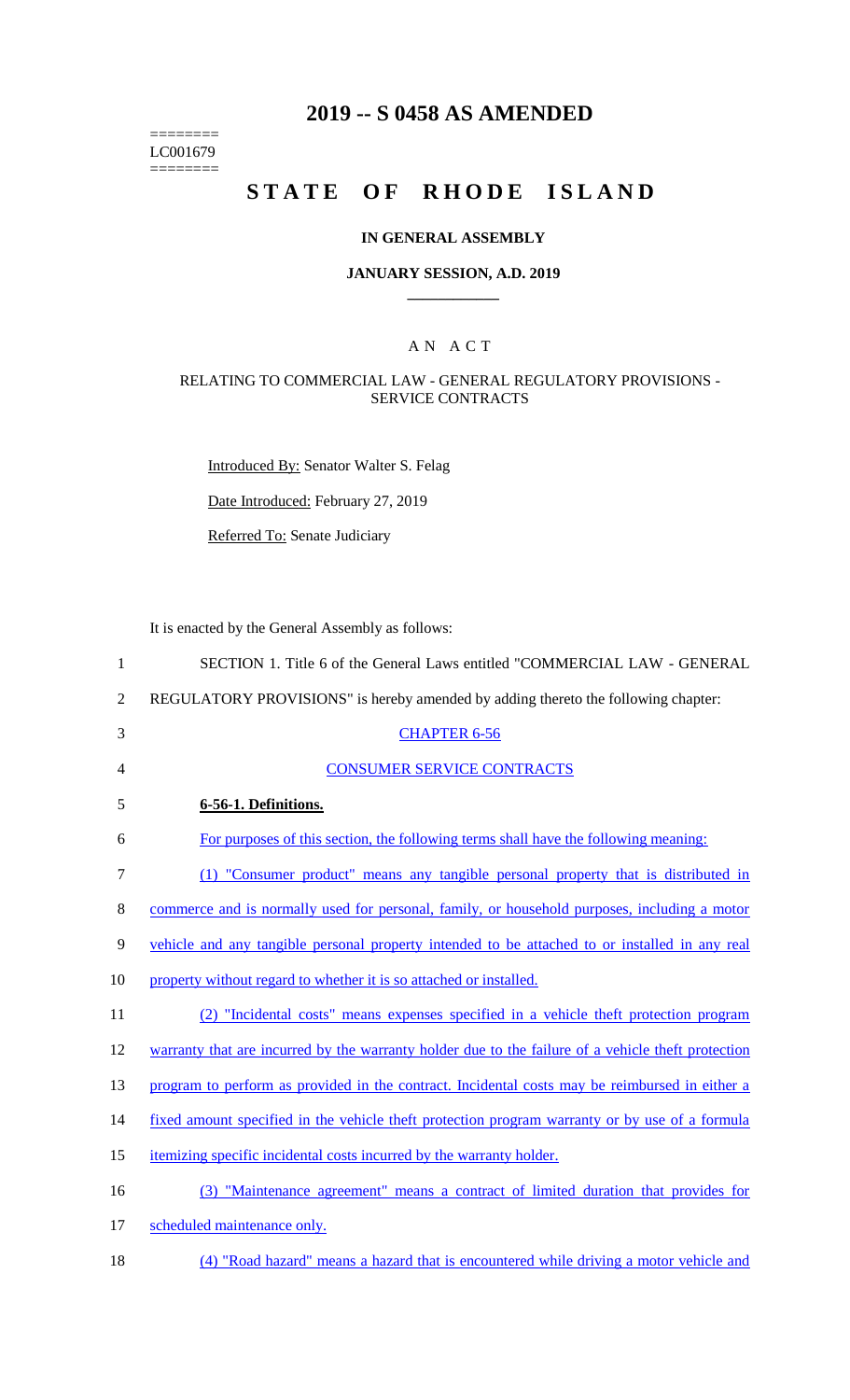- 1 which may include, but not be limited to, potholes, rocks, wood debris, metal parts, glass, plastic,
- 2 curbs, or composite scraps.
- 3 (5) "Service contract" means a contract or agreement for a separately stated consideration 4 for any duration to perform the repair, replacement or maintenance of a consumer product or 5 indemnification for the same, for the operational or structural failure of a consumer product due 6 to a defect in materials, workmanship, accidental damage from handling, or normal wear and tear, 7 with or without additional provisions for incidental payment of indemnity under limited 8 circumstances, including, but not limited to, towing, rental and emergency road service and road 9 hazard protection. Service contracts may provide for the repair, replacement, or maintenance of a 10 consumer product for damage resulting from power surges or interruption. Service contract also 11 includes a contract or agreement sold for a separately stated consideration for a specific duration 12 that provides for any of the following: 13 (i) The repair or replacement or indemnification for the repair or replacement of a motor 14 vehicle for the operational or structural failure of one or more parts or systems of the motor 15 vehicle brought about by the failure of an additive product to perform as represented; 16 (ii) The repair or replacement of tires and wheels on a motor vehicle damaged as a result 17 of coming into contact with road hazards; 18 (iii) The removal of dents, dings, or creases on a motor vehicle that can be repaired using 19 the process of paintless dent removal without affecting the existing paint finish and without 20 replacing vehicle body panels, sanding, bonding, or painting; 21 (iv) The repair of chips or cracks in or the replacement of motor vehicle windshields as a 22 result of damage caused by road hazards; 23 (v) The replacement of a motor vehicle key or key fob in the event that the key or key fob 24 becomes inoperable or is lost or stolen; or 25 (vi) Other services or products which may be approved by the department of business 26 regulation. 27 (6) "Vehicle theft protection product" means a device or system that: 28 (i) Is installed on or applied to a motor vehicle; 29 (ii) Is designed to prevent loss or damage to a motor vehicle from theft; and 30 (iii) Includes a vehicle theft protection program warranty. Vehicle theft protection 31 product does not include fuel additives, oil additives, or other chemical products applied to the 32 engine, transmission, or fuel system, or interior or exterior surfaces of a motor vehicle. 33 (7) "Vehicle theft protection product warranty" means a written agreement by a warrantor 34 that provides if the vehicle theft protection product fails to prevent loss or damage to a motor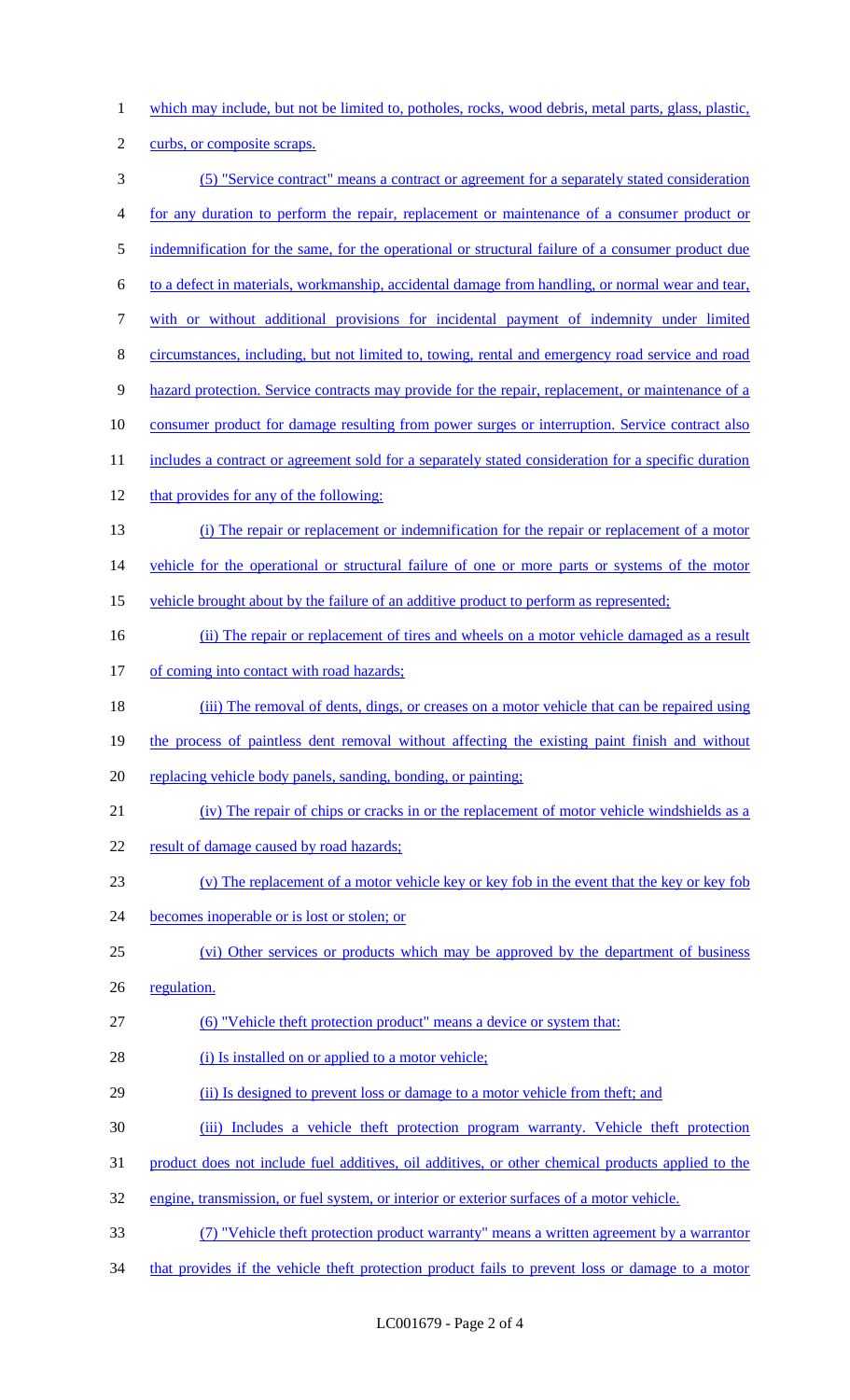- 1 vehicle from theft, that the warrantor will pay to or on behalf of the warranty holder specified
- 2 incidental costs as a result of the failure of the vehicle theft protection product to perform
- 3 pursuant to the terms of the vehicle theft protection product warranty.
- 4 **6-56-2. Service contracts.**
- 5 The offering, sale, or issuance of a service contract, vehicle theft protection product
- 6 warranty, or maintenance agreement shall not be considered insurance or subject to the insurance
- 7 laws of this state unless made expressly applicable thereto.
- 8 SECTION 2. This act shall take effect January 1, 2020.

======== LC001679 ========